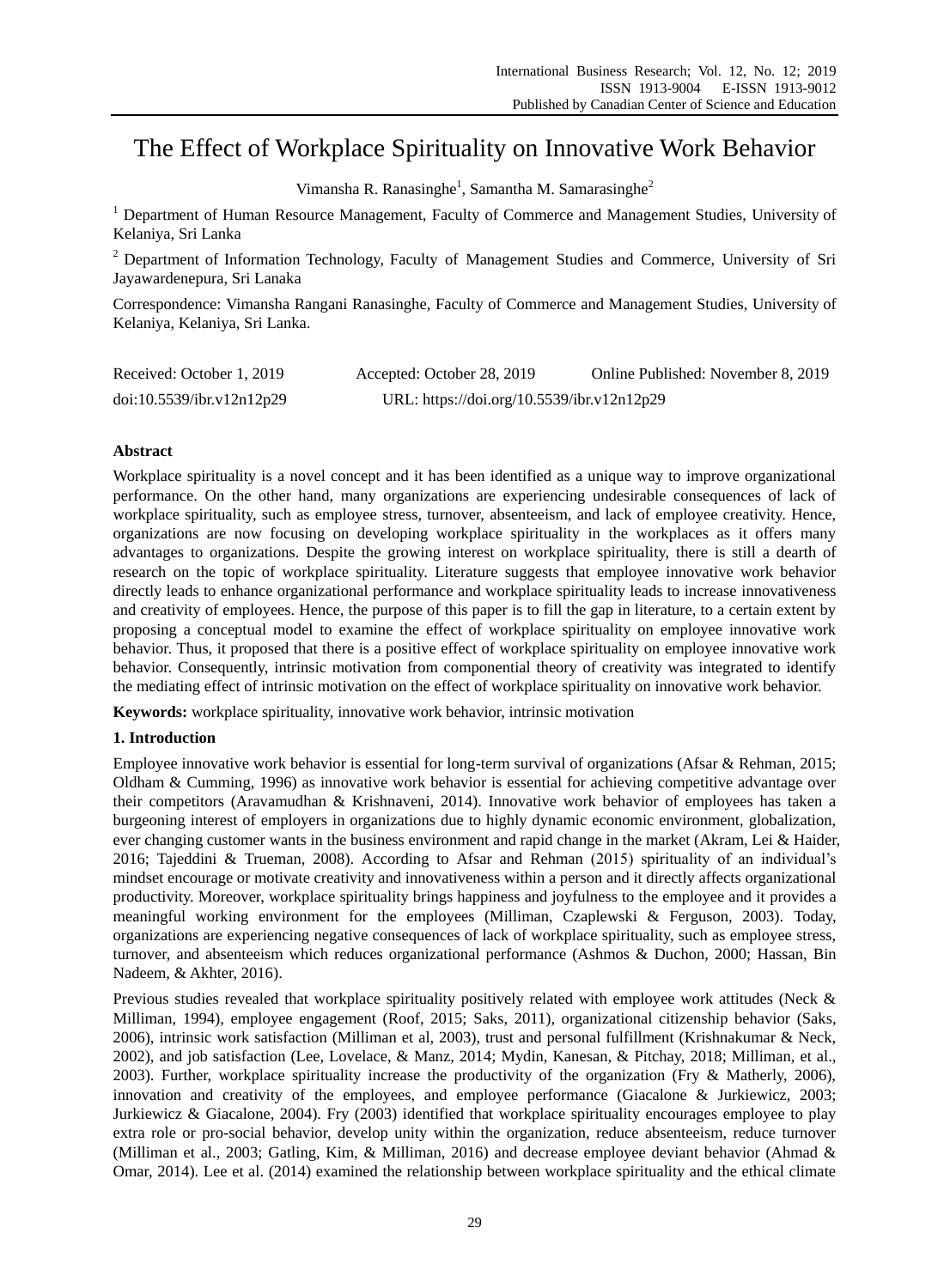and identified a significant positive relationship between workplace spirituality and ethical climate. Workplace spirituality has a positive impact on decision-making, problem solving capabilities, and greater creativity (Weitz, Vardi, & Setter, 2012). Ahmadi, Nami, and Barvarz (2014) posited that workplace spirituality is not related to any particular religion or religious system. Moreover, prior studies found that valuing the work is a vital driving force to be intrinsically motivate the employee (Fry, 2003; Urdan & Maehr, 1995).

Though the organizational leaders have understood the importance of innovative work behavior of employees and workplace spirituality (De Jong & Den Hartog, 2007; Gupta, Kumar, & Singh, 2014; Rego & Pina e Cunha, 2008; Saks, 2011), it was not sufficiently studied (Afsar & Rehman, 2015; Duchon & Plowman, 2005; Jurkiewicz & Giacalone, 2004). Burgeoning interest on workplace spirituality has led to develop different theories and empirical work on workplace spirituality and its outcomes (Kolodinsky, Giacalone, & Jurkiewicz, 2008; Pawar, 2009). However, dearth of research on the topic of workplace spirituality was highlighted (Gatling et al., 2016; Pawer, 2014; Sheep, 2006) especially in the Eastern world (Petchsawang & Duchon, 2009). Besides, human beings are not only rational but also emotional and spiritual (Rego & Pina e Cunha, 2008). Hence, the objective of the current study was to examine the effect of workplace spirituality on the innovative work behavior of employees. Further, intrinsic motivation from componential theory of creativity was integrated to the model to identify the mediating effect of intrinsic motivation on the effect of workplace spirituality on innovative work behavior.

To align with the objective of the study, this paper hypothesized a conceptual model for workplace spirituality and employee innovative work behavior. The conceptual model was developed based on the literature related to the innovative work behavior (as the dependent variable) and workplace spirituality (as the independent variable). Employees show creative working behavior when their work is meaningful (Afsar & Rehman, 2015). Moreover, intrinsic task motivation is one of the components that enhance individual's creative behavior (Amabile, 2012; Vinarski-Peretz & Carmeli, 2011). Besides, there is a significant positive effect of workplace spirituality on intrinsic motivation (Chalofsky & Krishna, 2009; Fry, 2003; Urdan & Maehr, 1995). Hence, the proposed conceptual model suggests that intrinsic motivation mediates the effect of workplace spirituality on the innovative work behavior of employees.

The rest of the paper is organized as follows. Section 2 presents the review of literature concerning workplace spirituality and innovative work behavior of employees. Next, in Section 3, formulation of hypotheses and the development of the conceptual model is discussed. Section 4 presents the theoretical framework and methodology of this study is given in Section 5. Then, the implications of this study and directions for future research are presented in Section 6. Finally, the conclusion of the study is given in Section 7.

#### **2. Literature Review**

## *2.1 Workplace Spirituality*

Workplace spirituality refers to "the recognition that employees have an inner life that nourishes and is nourished by meaning work that takes place in the context of community (Ashmos & Duchon, 2000, p.137). Belwalkar, Vohra, and Pandey (2018) defined workplace spirituality as the experience which people undergoing when seeking meaning in their work and desire to connect with other human beings. According to Harrington (2004, p.33) "spirituality is employees' sharing and experiencing some common attachments and attractions with each other within the workplace." Pawar (2009) explained spirituality as the employee experience that includes sense of meaning, community, and transcendence Kolodinsky et al. (2008) referred organizational spirituality as employee attitudes towards higher order values and promoting those values to realize collective interest through fulfilling an individual's interests.

According to Mousa and Alas (2016), the concept of workplace spirituality has become a buzzword in contemporary organizations. Further, organizations consist of group of people and the spiritual needs of individuals should fulfill accordingly (Krishnalumar & Neck, 2002). Otherwise, individuals become dissatisfied and organizational spirituality becomes low. Bringing employees' heart, soul, mind, and body into one place is very much important for both individual and organizational success (Mousa & Alas, 2016).

Workplace spirituality consists of individual experience with his/her inner feelings (Kinjerski & Skrypnek, 2004) and his/her workplace environment (Jurkiewicz & Giacalone, 2004). Workplace spirituality is not about specific religion or converting people to a particular religious' system (Ashmos & Duchon, 2000; Afsar & Rehman, 2015; Pourmola, Bagheri, Alinezhad, & Nejad, 2019). According to Fagley and Adler (2012), through workplace spirituality, employees can find out their ultimate purpose of life. Thus, it leads to develop connectedness with peers and others related to the working environment. Workplace spirituality includes tolerance, feeling of interconnectivity, acceptability of the norms in organizations (Afsar & Rehman, 2015), kindness, empathy, and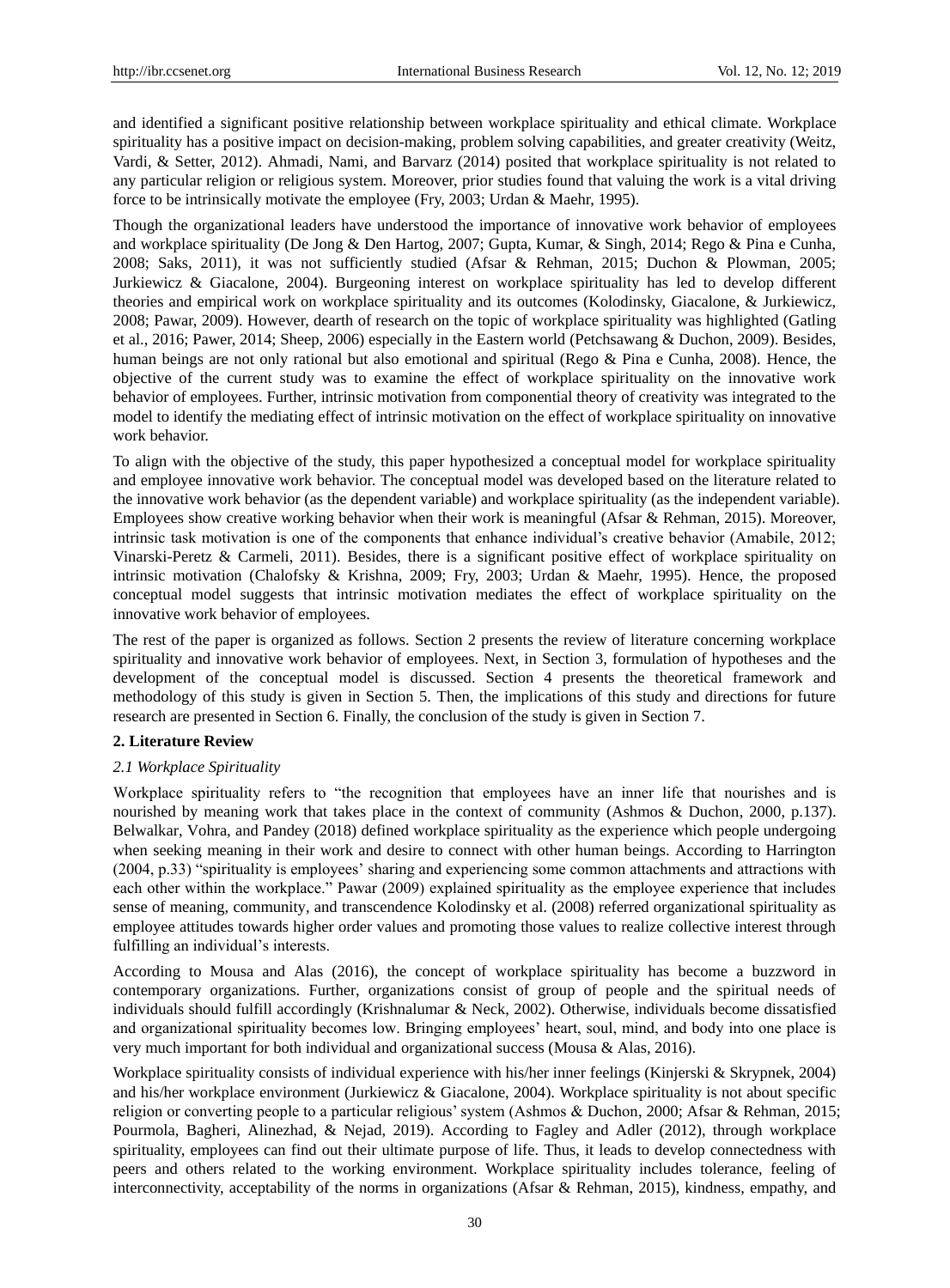trust (Hassan, Bin Nadeem & Akhter, 2016). According to the review of literature much of the studies defined workplace spirituality at individual level (Ashmos & Duchon, 2000; Duchon & Plowman, 2005; Milliman et al., 2003) and some other studies have defined workplace spirituality at organizational level (Jurkiewicz & Giacalone, 2004; Kolodinsky et al., 2003).

Now a days most of the people are more spiritual not only in their personal life but also in their working life (Neck & Milliman, 1994). The benefits of workplace spirituality can be categorized under three levels; individual-level, organizational level and societal level (Faro Albuquerque, Campos Cunha, Dias Martins, & Brito Sá, 2014). Individual level benefits include the mental and physical fitness of employees, dramatic increase in personal growth and self-worth (Krahnke, Giacalone, & Jurkiewicz, 2003), and realization of employee full potential (Mitroff & Dentor, 1999). Workplace spirituality leads to an increase in work productivity because it creates an enjoyable working experience in the workplace (Janfeshan, Panahy, Veiseh, & Kamari, 2011). According to Neck and Milliman (1994) organizations focusing on spiritual values tend to provide more opportunities to employees for their personal growth and development. Furthermore, it was observed that workplace spirituality leads to increase feeling toward others and it acts as a weapon that attracts and retain employees within the organization (Giacalone & Jurkiewicz, 2003; Jena & Pradhan, 2018). Enhancing trust among people (Neck & Milliman, 1994) and increasing interconnectedness (Daniel, 2015) create a more motivated organizational working environment as benefits of workplace spirituality. Workplace spirituality is very much important not only because it leads to enhance personal growth but also to increase the psychological contract between employers and employees (Ahiauzu & Asawo, 2012). Simply, the goals of the spirituality are to reach a higher personal potential that leads to greater employee creativity, commitment, and motivation (Osman-Gani, Hashim, & Ismail, 2013). Pandey, Gupta, and Arora (2009) identified workplace spirituality as an employee friendly working environment which mainly focuses on employee spirit. Moreover, Fairholm (1996) identified organizations as spiritual entities because employees spend more hours at the workplace. According to Brown (2003) organizational spirituality leads to improve integrity, introduce ethics to the workplace, motivate emotional competencies, and establish specific groups in the workplace and empowering the workforce.

Different scholars see workplace spirituality as a multi-faceted construct (Hussain & Sharma, 2012; Singh & Mishra, 2016). There are six dimensions of workplace spirituality, namely, 1) inner life 2) meaning and purpose in work 3) a sense of connection and community 4) block of spirituality 5) personal responsibility and 6) positive connection with other individual and contemplation (Ashmos & Duchon, 2000). However, Milliman et al. (2003) did some modifications to these dimensions and introduced three new dimensions that mainly focus on motivation and psychology. Meaningful at work focus on individual level was the first dimension (Janfeshan et al., 2011). The sense of community was the second dimension focusing on the community level. The third dimension was organizational values which aligned with the organizational level. Some scholars categorized workplace spirituality into three camps based on the definitions, such as individual experience and organizational facilitation and a mix of both (Petchsawang & McLean, 2017). According to Burack (1999) workplace spirituality has three main components, namely internal, external and integrated.

#### *2.2 Intrinsic Motivation*

Intrinsic motivation refers to the degree of interest or enjoyment that an individual is experiencing when performing a work task without being controlled by external factors (Saeed, Afsar, Shahjehan, & Shah, 2019). According to Legault (2016), intrinsic motivation refers to engaging in the behavior that is inherently enjoyable and intrinsically motivated action that is not separable from the behavior. For instance, children play outdoor games (such as running, jumping) not for any reason just because of their fun and internal satisfaction. Ryan and Deci (2000) found that enjoyment and psychological well-being as some benefits of intrinsic motivation. Nevertheless, the social environment should play an important role to flourish the intrinsic motivation and this can be done by influencing perceived autonomy and competence. For an example, when supervisors give positive feedback to their employees, intrinsic motivation of those employees rises. However, to have more fruitful results employees should have autonomy and feel competent in performing the action.

Componential theory of creativity (Amabile, 2013) identified three components of creativity namely domain relevant skills, creativity relevant process, and task motivation. According to Amabile, intrinsic motivation involves activity of interest, enjoyment and personal sense of challenge and this is only not sufficient to get favorable creative outcomes (Vinarski-Peretz & Carmeli, 2011). Intrinsic motivation is an important condition for innovative work behavior because it influence employee's cognition, behavior and emotions and directly affect their performance (Saeed, Afsar, Shahjehan, & Shah, 2019; Zhou & George, 2003). When employee behavior is controlled by intrinsic motivation, his/her actions become more stabilize and his/her performance goes up. According to Jaussi and Dionne (2003) employee creative performance increase when they are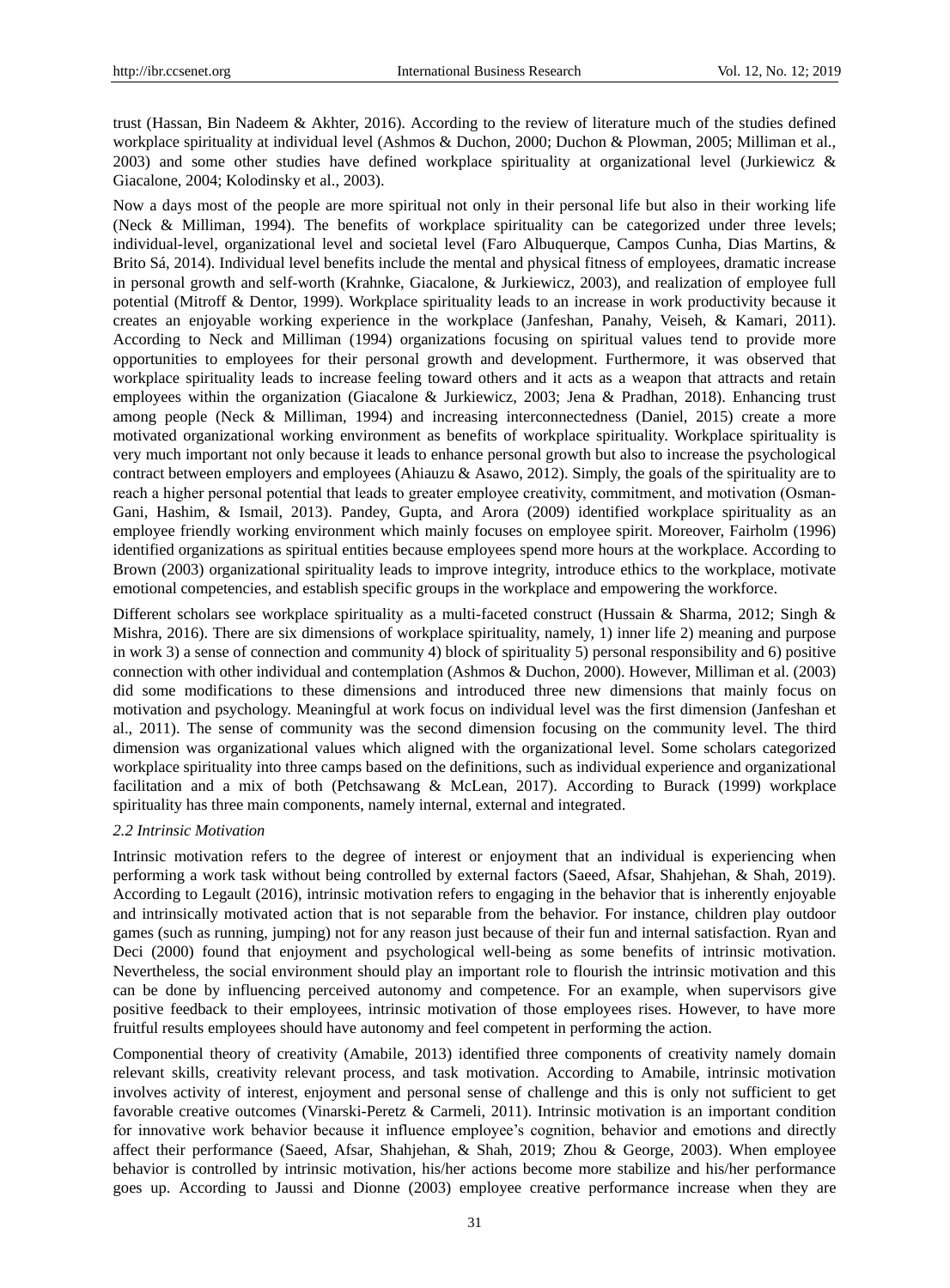intrinsically motivated. Saeed, Afsar, Shahjehan, and Shah (2019) also highlighted that intrinsic motivators are bound up with the work itself.

#### *2.3 Innovative Work Behavior*

Innovative work behavior is considered as a very important tool that leads to gain competitive advantage over competitors in this knowledge-driven economy as no organization can survive without having continuous innovation (Mayfield & Mayfield, 2014). Innovative work behavior refers to deliberately introducing new ideas and implement those ideas with the behavior modification to increase organizational as well as employee's performance (De Jong & Den Hartog, 2007). Employee creativity and innovative work behavior are two different concepts. Innovative work behavior focusses on discovery, recognition, generation, development, modification, adaption and implementation of ideas (King & Anderson, 2002; Scott & Bruce, 1994) while creativity involved with novel, new and useful ideas (Scott & Bruce, 1994). According to Singh and Sarkar (2019) innovative work behavior means the employee's ability to find new ideas, promote them and to implement new ideas.

Innovative work behavior consists of three steps namely idea generation, idea promotion, and idea realization (Rahman, Osman-Gani, Momen, & Islam, 2015**).** Idea generation happens when employees produce new ideas, whereas idea promotion means finding supporters surrounding the ideas and idea realization involves producing a prototype, which can test by individuals or organizations (Rahman, Osman-Gani, Momen, & Islam, 2015**).** Moreover, De Jong and Den Hartog (2010) introduced another step as idea implementation that transform creative ideas into innovative ideas. There are many benefits of innovative work behavior including increasing work engagement, declining work-life conflicts (Abstein, Heidenreich, & Spieth, 2014), and increasing organizational effectiveness (Basadur, 2004). Most of the organizations use employee innovation ideas as building blocks to produce new products or services in their organizations (De Jong & Den Hartog, 2007).

Previous study findings have indicated employee innovative work behavior highly dependent on their relationship with their peers, subordinates, supervisors and the clients (Anderson, De Dreu, & Nijstad, 2004). Moreover, employees are able to enhance their business performance through their ability to create and translate their ideas to successful business outcomes (Pradhan & Jena, 2019). The importance of innovative work behavior of employees has encouraged researchers to examine the impact of different factors such as personality types, leadership styles, and working environment on innovative work behavior (Pelz & Andrews, 1966). Moreover, a plethora of studies revealed that there is a positive impact of transformational leadership on employee innovative behavior (Afsar, Badir, & Bin Saeed, 2014). Some scholars have examined the relationship between innovative work behavior and organizational resources (Spreitzer, 1995; Madjar, 2008), climate for innovation (Scott & Bruce, 1994), personality (George & Zhou, 2001), self-efficacy (Axtell, Holman, Unsworth, Wall, Waterson, & Harrington, 2000), problem solving skills (Scott & Bruce, 1994), transformational leadership (Masood & Afsar, 2017; Pieterse, Knippenberg, Schippers, & Stam, 2009). However, the review of literature highlighted that workplace spirituality is not sufficiently studied (Afsar & Rehman, 2015; Duchon & Plowman, 2005; Jurkiewicz & Giacalone, 2004). Even though there is a burgeoning interest on workplace spirituality (Kolodinsky, Giacalone, & Jurkiewicz, 2008; Pawar, 2009), little research has been carried out on the topic of workplace spirituality (Gatling et al., 2016; Pawer, 2014; Sheep, 2006). Hence, by developing a conceptual model and by statistically validating the model, researcher contribute to fill the gap of workplace spirituality literature to a certain extent.

#### **3. Hypotheses of the Study**

#### *3.1 Workplace Spirituality and Innovative Work Behavior*

Most of the prior research focused on the benefits of workplace spirituality (Quatro, 2004). It was found that workplace spirituality positively affects organizational performance (Quatro, 2002), profitability (Duchan & Plowman, 2005), organizational commitment (Fry, Vitucci, & Cedillo, 2005), job involvement and organizational based self-esteem (Milliman et al., 2003). According to Milliman et al. (2003), meaningful work is expected to be related to individual attitudes towards the organization. Employees exhibit creative behavior (Jung, Chow, & Wu, 2003), discretionary behavior such as innovative work behavior (Pierce, Gardner, Cummings, & Dunham, 1989), and they try to do changes in the work place accepting challenges (Afsar & Rehman, 2015) when they find meaning in work. Moreover, employees try to understand the problems in a way that is more rigorous and try to search for more solutions when they perceive that their work roles are important in the organization, (Gilson & Shalley, 2004). Besides, some other research posited that workplace spirituality assist achieving sense of purpose, encourage creativity, and in turn leads to motivate innovative work behavior (Pawar, 2009; Gupta et al. 2014; Afsar & Rehman 2015). Based on the above justification, hypothesis one  $(H_1)$  is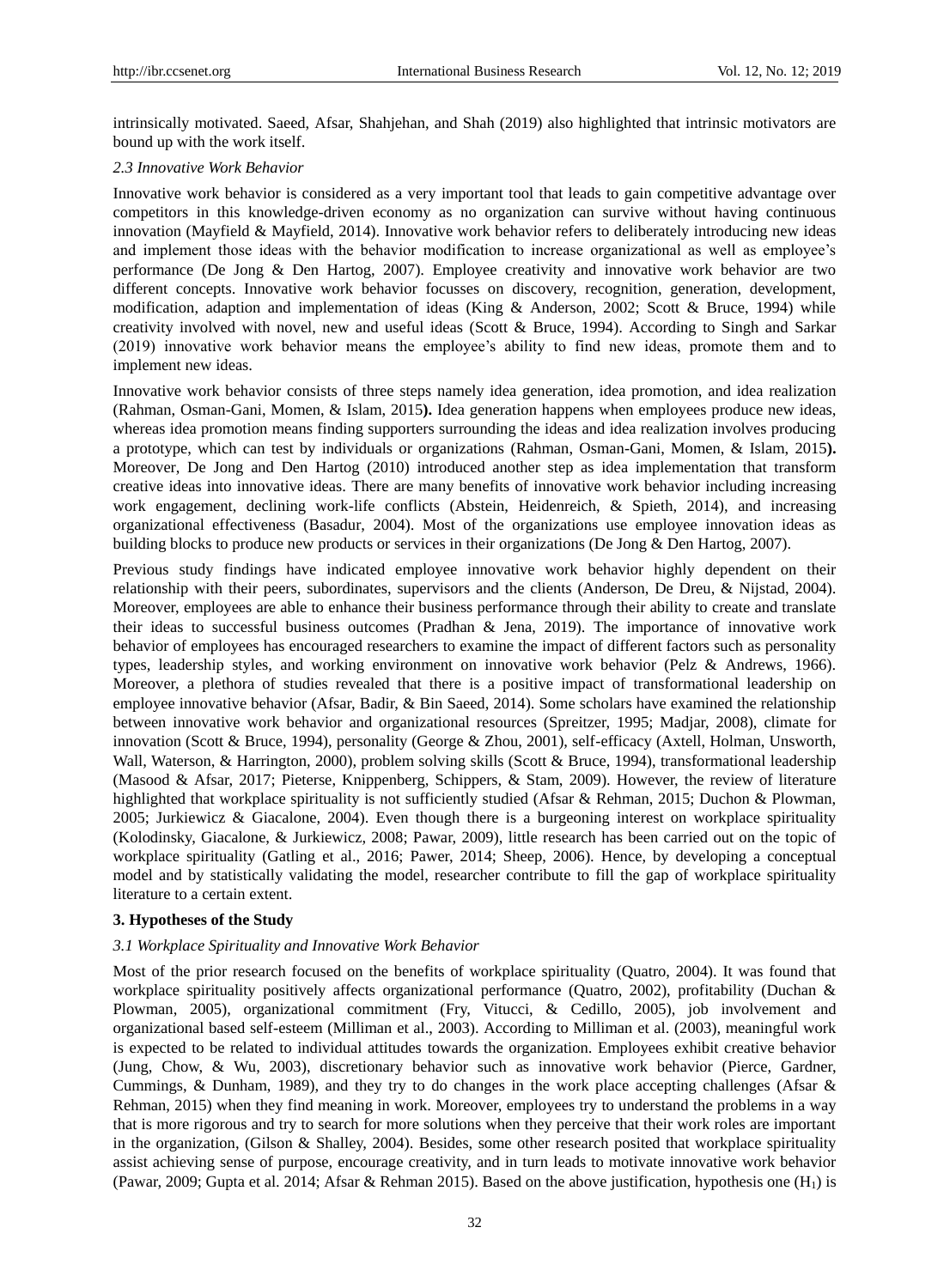proposed:

H1: Workplace spirituality has a significant positive effect on innovative work behavior.

# *3.2 Mediating Role of Intrinsic Motivation on the Relationship Between Workplace Spirituality and Innovative Work Behavior*

Intrinsic motivation refers to the will and energy that leads to the behavior or the interest and the pleasure or satisfaction that employee gets when he/she engaged in an activity (Saeed et al., 2019). According to Saeed et al. intrinsic motivation affects employee's emotions, behavior, and cognition. Accordingly, it leads to enhance more stable and better performance. When an employee intrinsically attracts to an activity, he/she is focused on it and tries to do experiments with it and this leads to having more creative behavior (Jaussi & Dionne, 2003). Intrinsic motivation is one of the components in the componential theory of creativity which leads to uplift the individual's creative behavior. Further, when employees try to find out the final meaning and the purpose of his/her work, it motivates employees to do differences within the working environment (Afsar & Rehman, 2015). The link between meaning at work [workplace spirituality] and intrinsic work motivation was established in very early research as well (Hackman & Oldham, 1976). Well-established self-determination theory also highlighted that employee freedom, competence, and relatedness in their work activities leads to intrinsic motivation (Ryan & Deci, 2000) When employees think their task as interesting and meaningful, they engage with it in a psychological freedom that enhance intrinsic motivation (Steger, Dik, & Duffy, 2012; Hackman & Oldham, 1976). Workplace spirituality leads to share power, trust and flexibility which leads to improve intrinsic motivation (Afsar, Badir, & Kiani, 2016; Chalofsky & Krishna, 2009). Based on the above justification, hypothesis two  $(H_2)$ , hypothesis three  $(H_3)$ , and hypothesis four  $(H_4)$  are proposed:

H2: Workplace spirituality has a significant positive effect on intrinsic motivation.

H3: Intrinsic motivation has a significant positive effect on innovative work behavior

H4: When intrinsic motivation is high, workplace spirituality has a stronger effect on innovative work behavior.

#### **4. Theoretical Framework**

Based on the comprehensive review of literature, it was clear that there is an impact of workplace spirituality on innovative working behavior. When workplace spirituality level increases, the innovative working behavior also increases. In addition, workplace spirituality has an impact on intrinsic motivation and intrinsic motivation has an impact on innovative work behavior. Further, intrinsic motivation influences the relationship between workplace spirituality and innovative working behavior. Therefore, based on literature the conceptual model developed for the current study is given in Figure 1:



Figure 1. Conceptual model

#### **5. Implications and Directions for Future Research**

As the impact of workplace spirituality and innovative work behavior was not addressed to date, this study offers important implications to theory and practice. . It is very much important to identify the factors that foster innovative work behavior of employees as the human resource in an organization vary according to their culture, family and educational background (Afsar & Rehman, 2015). Thus, this study may assist to understand the drivers of innovative work behavior among employees through workplace spirituality and intrinsic motivation. Up until to date, most of the research on spirituality at work has focused at individual level. This study is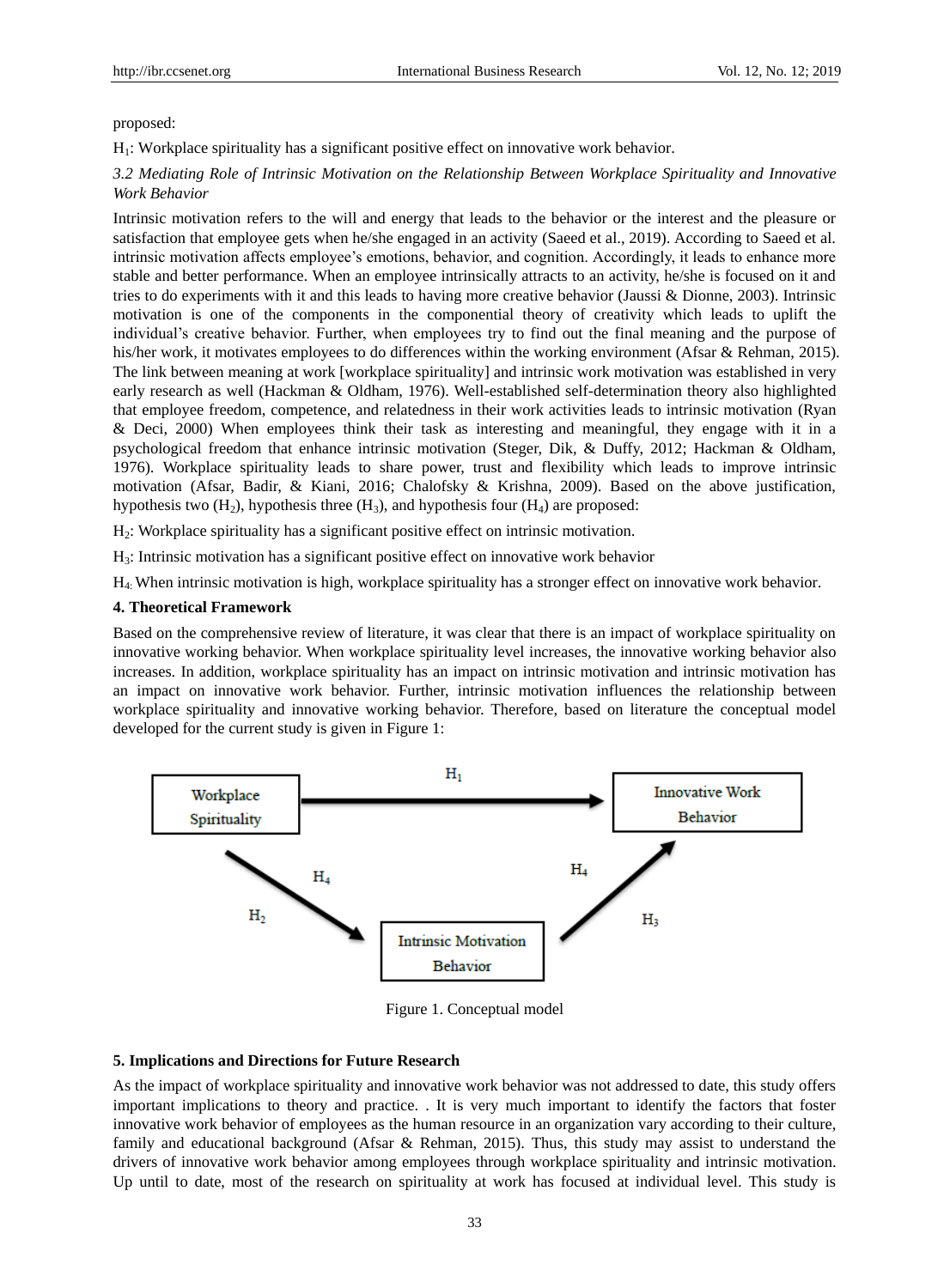amongst the few studies that attempts to examine workplace spirituality at the organizational level on innovative work behavior of employees. The model developed in the current study considered only two factors; workplace spirituality and intrinsic motivation as the factors that promote innovative work behavior. Future research needs to be done to examine other factors that may have an impact on innovative work behavior.

#### **6. Conclusion**

The objective of this study was to develop and validate a theoretical model to understand the effect that workplace spirituality has on innovative work behavior and how intrinsic motivation influence the impact of workplace spirituality on innovative work behavior. It is theorized that when workplace spirituality is high in the organization, the innovative work behavior of employees tends to be high. Furthermore, literature argued that intrinsic motivation has an influence on the effect of workplace spirituality on innovative work behavior of employees. Thus, based on the literature the theoretical model was hypothesized. The model developed will be empirically tested in future research for its statistical validity.

### **References**

- Abstein, A., Heidenreich, S., & Spieth, P. (2014). Innovative work behavior: The impact of comprehensive HR system perceptions and the role of work-life conflict. *Industry and Innovation*, *21*(2), 91-116. [https://doi.org/1](https://doi.org/)0.1080/13662716.2014.896159
- Afsar, B., & Rehman, M. (2015). The relationship between workplace spirituality and innovative work behavior: The mediating role of perceived person-organization fit. *Journal of Management, Spirituality & Religion*, *12*(4), 329-353. [https://doi.org/1](https://doi.org/)0.1080/14766086.2015.1060515
- Afsar, B., Badir, Y., & Kiani, U. (2016). Linking spiritual leadership and employee pro-environmental behavior: The influence of workplace spirituality, intrinsic motivation, and environmental passion. *Journal of Environmental Psychology*, *45*, 79-88. [https://doi.org/1](https://doi.org/)0.1016/j.jenvp.2015.11.011
- Afsar, B., F. Badir, Y., & Bin Saeed, B. (2014). Transformational leadership and innovative work behavior. *Industrial Management & Data Systems*, *114*(8), 1270-1300. [https://doi.org/1](https://doi.org/)0.1108/imds-05-2014-0152
- Ahiauzu, A., & Asawo S. P. (2012). Impact of clear and compelling vision on workers' commitment in Nigerian organizations: An examination of workplace spirituality. *Journal of Leadership, Accountability and Ethics, 9*(6), 113-124.
- Ahmad, A., & Omar, Z. (2014). Reducing deviant behavior through workplace spirituality and job satisfaction. *Asian Social Science*, *10*(19).<https://doi.org/10.5539/ass.v10n19p107>
- Ahmadi, S., Nami, Y., & Barvarz, R. (2014). The relationship between spirituality in the workplace and organizational citizenship behavior. *Procedia - Social and Behavioral Sciences*, *114*, 262-264. [https://doi.org/1](https://doi.org/)0.1016/j.sbspro.2013.12.695
- Akram, T., Lei, S., & Haider, M. (2016). The impact of relational leadership on employee innovative work behavior in IT industry of China. *Arab Economic and Business Journal*, *11*(2), 153-161. [https://doi.org/1](https://doi.org/)0.1016/j.aebj.2016.06.001
- Amabile, T. (2012*). Componential Theory of Creativity* (Working Paper No.12-096). Retrieved from http://hbswk.hbs.edu/
- Amabile, T. (2013). Charismatic theory of leadership. *Encyclopedia of Management Theory*, 134-139. [https://doi.org/1](https://doi.org/)0.4135/9781452276090.n42
- Anderson, N., De Dreu, C., & Nijstad, B. (2004). The routinization of innovation research: A constructively critical review of the state-of-the-science. *Journal of Organizational Behavior*, *25*(2), 147-173. <https://doi.org/10.1002/job.236>
- Aravamudhan, N., & Krishnaveni, R. (2014). Spirituality at work: An emerging template for organization capacity building. *SMS Varanasi*, *7*(1), 63-78.
- Ashmos, D., & Duchon, D. (2000). Spirituality at work. *Journal of Management Inquiry*, *9*(2), 134-145. https://doi.org/10.1177/105649260092008
- Axtell, C., Holman, D., Unsworth, K., Wall, T., Waterson, P., & Harrington, E. (2000). Shop floor innovation: Facilitating the suggestion and implementation of ideas. *Journal of Occupational and Organizational Psychology*, *73*(3), 265-285. [https://doi.org/1](https://doi.org/)0.1348/096317900167029
- Basadur, M. (2004). Leading others to think innovatively together: Creative leadership. *The Leadership*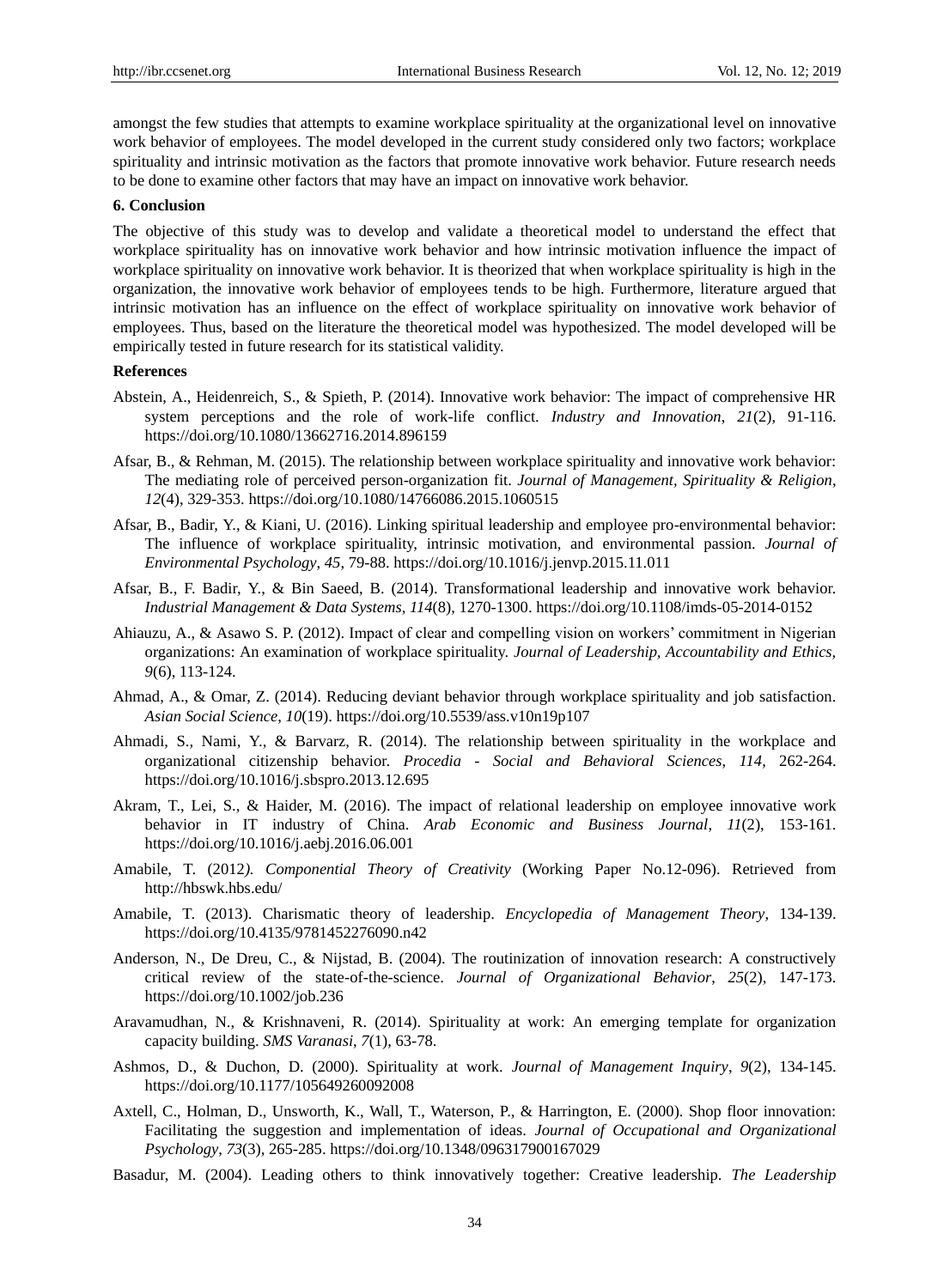*Quarterly*, *15*(1), 103-121. [https://doi.org/1](https://doi.org/)0.1016/j.leaqua.2003.12.007

- Belwalkar, S., Vohra, V., & Pandey, A. (2018). The relationship between workplace spirituality, job satisfaction and organizational citizenship behaviors – an empirical study. *Social Responsibility Journal*, *14*(2), 410-430. [https://doi.org/1](https://doi.org/)0.1108/srj-05-2016-0096
- Brown, R. (2003). Organizational spirituality: The sceptic's version. *Organization*, *10*(2), 393-400. <https://doi.org/> 10.1177/1350508403010002013
- Burack, E. (1999). Spirituality in the workplace. *Journal of Organizational Change Management*, *12*(4), 280-292. [https://doi.org/1](https://doi.org/)0.1108/09534819910282126
- Chalofsky, N., & Krishna, V. (2009). Meaningfulness, commitment, and engagement: the intersection of a deeper level of intrinsic motivation. *Advances in Developing Human Resources*, *11*(2), 189-203. [https://doi.org/1](https://doi.org/)0.1177/1523422309333147
- Daniel, J. (2015). Workplace spirituality and stress: evidence from Mexico and US. *Management Research Review*, *38*(1), 29-43. [https://doi.org/1](https://doi.org/)0.1108/mrr-07-2013-0169
- De Jong, J., & Den Hartog, D. (2007). How leaders influence employees' innovative work behavior. *European Journal of Innovation Management*, *10*(1), 41-64. [https://doi.org/1](https://doi.org/)0.1108/14601060710720546
- De Jong, J., & Den Hartog, D. (2010). Measuring innovative work behavior. *Creativity and Innovation Management*, *19*(1), 23-36. [https://doi.org/1](https://doi.org/)0.1111/j.1467-8691.2010.00547.x
- Duchon, D., & Plowman, D. (2005). Nurturing the spirit at work: Impact on work unit performance. *The Leadership Quarterly*, *16*(5), 807-833. [https://doi.org/1](https://doi.org/)0.1016/j.leaqua.2005.07.008
- Fagley, N., & Adler, M. (2012). Appreciation: A spiritual path to finding value and meaning in the workplace. *Journal of Management, Spirituality & Religion*, *9*(2), 167-187. [https://doi.org/1](https://doi.org/)0.1080/14766086.2012.688621
- Fairholm, G. (1996). Spiritual leadership: Fulfilling whole‐self needs at work. *Leadership & Organization Development Journal*, *17*(5), 11-17. [https://doi.org/1](https://doi.org/)0.1108/01437739610127469
- Faro Albuquerque, I., Campos Cunha, R., Dias Martins, L., & Brito Sá, A. (2014). Primary health care services: workplace spirituality and organizational performance. *Journal of Organizational Change Management*, *27*(1), 59-82. [https://doi.org/1](https://doi.org/)0.1108/jocm-11-2012-0186
- Fry, L. (2003). Toward a theory of spiritual leadership. *The Leadership Quarterly*, *14*(6), 693-727. [https://doi.org/1](https://doi.org/)0.1016/j.leaqua.2003.09.001
- Fry, L. W., & Matherly, L. L. (2006). *Spiritual leadership and organizational performance*. Paper Presented at the Academy of Management, Atlanta. Retrieved from https://pdfs.semanticscholar.org/f354/43471925684026e5bedf3881c8b511e5b5ab.pdf
- Fry, L., Vitucci, S., & Cedillo, M. (2005). Spiritual leadership and army transformation: Theory, measurement, and establishing a baseline. *The Leadership Quarterly*, *16*(5), 835-862. [https://doi.org/1](https://doi.org/)0.1016/j.leaqua.2005.07.012
- Gatling, A., Kim, J., & Milliman, J. (2016). The relationship between workplace spirituality and hospitality supervisors' work attitudes. *International Journal of Contemporary Hospitality Management*, *28*(3), 471-489. [https://doi.org/1](https://doi.org/)0.1108/ijchm-08-2014-0404
- George, J., & Zhou, J. (2001). When openness to experience and conscientiousness are related to creative behavior: An interactional approach. *Journal of Applied Psychology*, *86*(3), 513-524. [https://doi.org/1](https://doi.org/)0.1037//0021-9010.86.3.513
- Giacalone, R., & Jurkiewicz, C. (2003). *The Handbook of Workplace Spirituality and Organizational Performance* (pp. 3-28). Armonk, NY: M.E. Sharpe.
- Gilson, L., & Shalley, C. (2004). A little creativity goes a long way: An examination of teams' engagement in creative processes. *Journal of Management*, *30*(4), 453-470. [https://doi.org/1](https://doi.org/)0.1016/j.jm.2003.07.001
- Gupta, M., Kumar, V., & Singh, M. (2014). Creating satisfied employees through workplace spirituality: A study of the private insurance sector in Punjab (India). *Journal of Business Ethics*, *122*(1), 79-88. [https://doi.org/1](https://doi.org/)0.1007/s10551-013-1756-5
- Hackman, J., & Oldham, G. (1976). Motivation through the design of work: test of a theory. *Organizational Behavior and Human Performance*, *16*(2), 250-279[. https://doi.org/1](https://doi.org/)0.1016/0030-5073(76)90016-7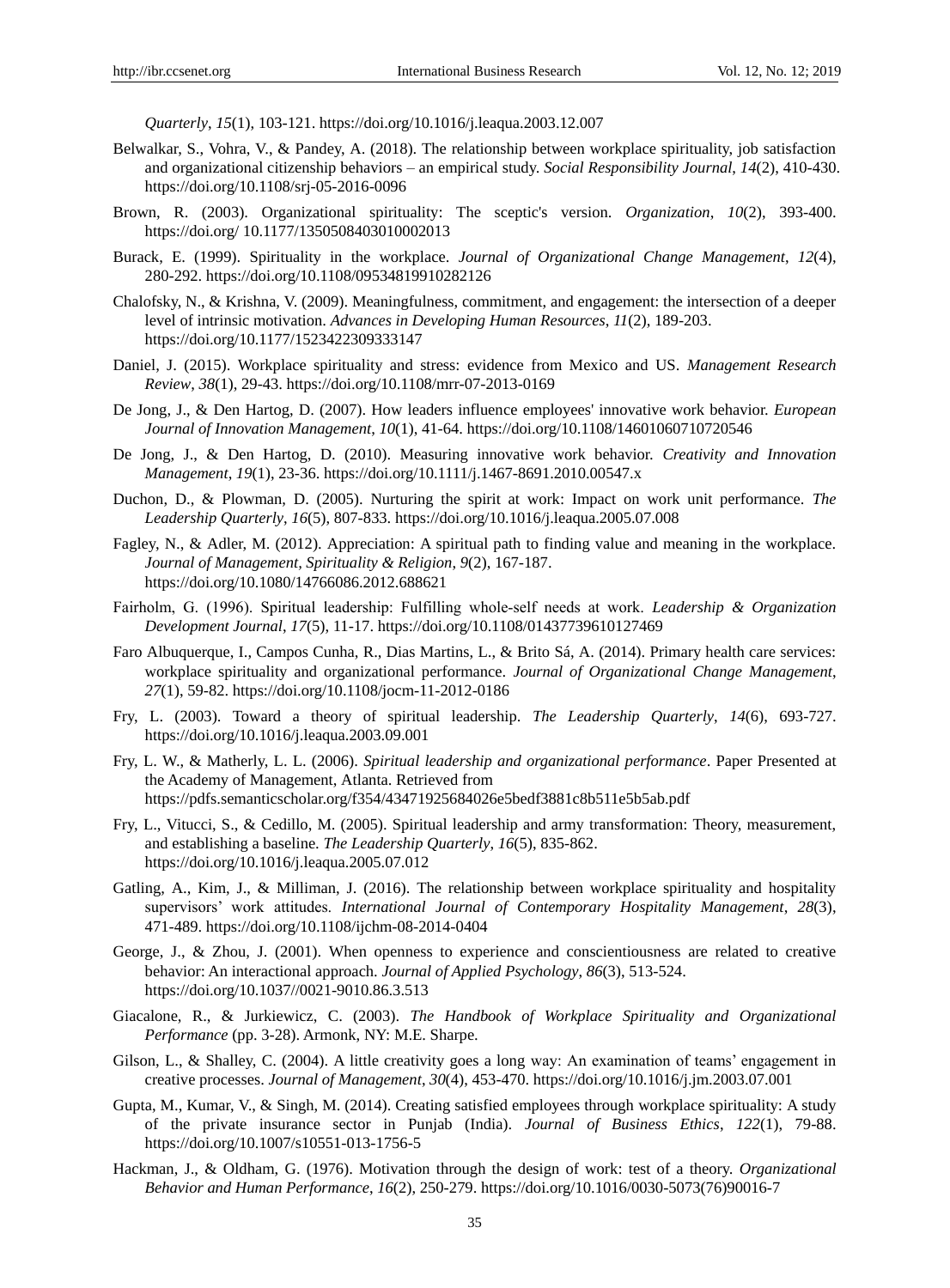- Harrington, W. (2004). *Worldwide resiliency of business degree graduate students: An examination of spiritual experiences and psychological attitudes. Association of employment practices and principals*. Retrieved from http://www.aepp.net/documents/aepp\_proceedings\_2004\_final.pdf
- Hassan, M., Bin Nadeem, A., & Akhter, A. (2016). Impact of workplace spirituality on job satisfaction: Mediating effect of trust. *Cogent Business & Management*, *3*(1). [https://doi.org/1](https://doi.org/)0.1080/23311975.2016.1189808
- Hussain, A., & Sharma, M. (2012). Workplace spirituality and engagement among employees in public and private sector organization. *International Journal of Social and Allied Research*, *1*(1), 5-9.
- Janfeshan, K., Panahy, B., Veiseh, S., & Kamari, F. (2011). Spirituality in the work place and its impacts on the efficiency of management. *2nd International Conference on Business and Economic Research (2nd ICBER 2011)*.
- Jaussi, K., & Dionne, S. (2003). Leading for creativity: The role of unconventional leader behavior. *The Leadership Quarterly*, *14*(4-5), 475-498. [https://doi.org/1](https://doi.org/)0.1016/s1048-9843(03)00048-1
- Jena, L., & Pradhan, S. (2018). Workplace persuasion: Conceptual model, development and validation. *Global Business Review*. [https://doi.org/1](https://doi.org/)0.1177/0972150918761086
- Jung, D., Chow, C., & Wu, A. (2003). The role of transformational leadership in enhancing organizational innovation: Hypotheses and some preliminary findings. *The Leadership Quarterly*, *14*(4-5), 525-544. [https://doi.org/1](https://doi.org/)0.1016/s1048-9843(03)00050-x
- Jurkiewicz, C., & Giacalone, R. (2004). A values framework for measuring the impact of workplace spirituality on organizational performance. *Journal of Business Ethics*, *49*(2), 129-142. [https://doi.org/1](https://doi.org/)0.1023/b:busi.0000015843.22195.b9
- King, N., & Anderson, N. (2002). *Managing innovation and change: a critical guide for organizations*. Andover, UK: Cengage Learning EMEA.
- Kinjerski, V., & Skrypnek, B. (2004). Defining spirit at work: Finding common ground. *Journal of Organizational Change Management*, *17*(1), 26-42. [https://doi.org/1](https://doi.org/)0.1108/09534810410511288
- Kolodinsky, R., Giacalone, R., & Jurkiewicz, C. (2008). Workplace values and outcomes: Exploring personal, organizational, and interactive workplace spirituality. *Journal of Business Ethics*, *81*(2), 465-480. [https://doi.org/1](https://doi.org/)0.1007/s10551-007-9507-0
- Krahnke, K., Giacalone, R., & Jurkiewicz, C. (2003). Point‐counterpoint: Measuring workplace spirituality. *Journal of Organizational Change Management*, *16*(4), 396-405. [https://doi.org/1](https://doi.org/)0.1108/09534810310484154
- Krishnakumar, S., & Neck, C. (2002). The "what", "why" and "how" of spirituality in the workplace. *Journal of Managerial Psychology*, *17*(3), 153-164[. https://doi.org/1](https://doi.org/)0.1108/02683940210423060
- Lee, S., Lovelace, K., & Manz, C. (2014). Serving with spirit: An integrative model of workplace spirituality within service organizations. *Journal of Management, Spirituality & Religion*, *11*(1), 45-64. [https://doi.org/1](https://doi.org/)0.1080/14766086.2013.801023
- Legault, L. (2016). Intrinsic and Extrinsic motivation. *Encyclopedia of Personality and Individual Differences*, 1-4. [https://doi.org/1](https://doi.org/)0.1007/978-3-319-28099-8\_1139-1
- Madjar, N. (2008). Emotional and informational support from different sources and employee creativity. *Journal of Occupational and Organizational Psychology*, *81*(1), 83-100. [https://doi.org/1](https://doi.org/)0.1348/096317907x202464
- Masood, M., & Afsar, B. (2017). Transformational leadership and innovative work behavior among nursing staff. *Nursing Inquiry*, *24*(4), e12188. [https://doi.org/1](https://doi.org/)0.1111/nin.12188
- Mayfield, J., & Mayfield, M. (2004). The effects of leader communication on worker in- novation. *American Business Review*, *6*, 46-51.
- Milliman, J., Czaplewski, A., & Ferguson, J. (2003). Workplace spirituality and employee work attitudes. *Journal of Organizational Change Management*, *16*(4), 426-447. [https://doi.org/1](https://doi.org/)0.1108/09534810310484172
- Mitroff, I., & Denton, E. (1999). *A spiritual audit of corporate America: A hard look at spirituality, religion, and values in the workplace.* San Francisco: CA: Jossey-Bass.
- Mousa, M., & Alas, R. (2016). Workplace spirituality and organizational commitment: A study on the public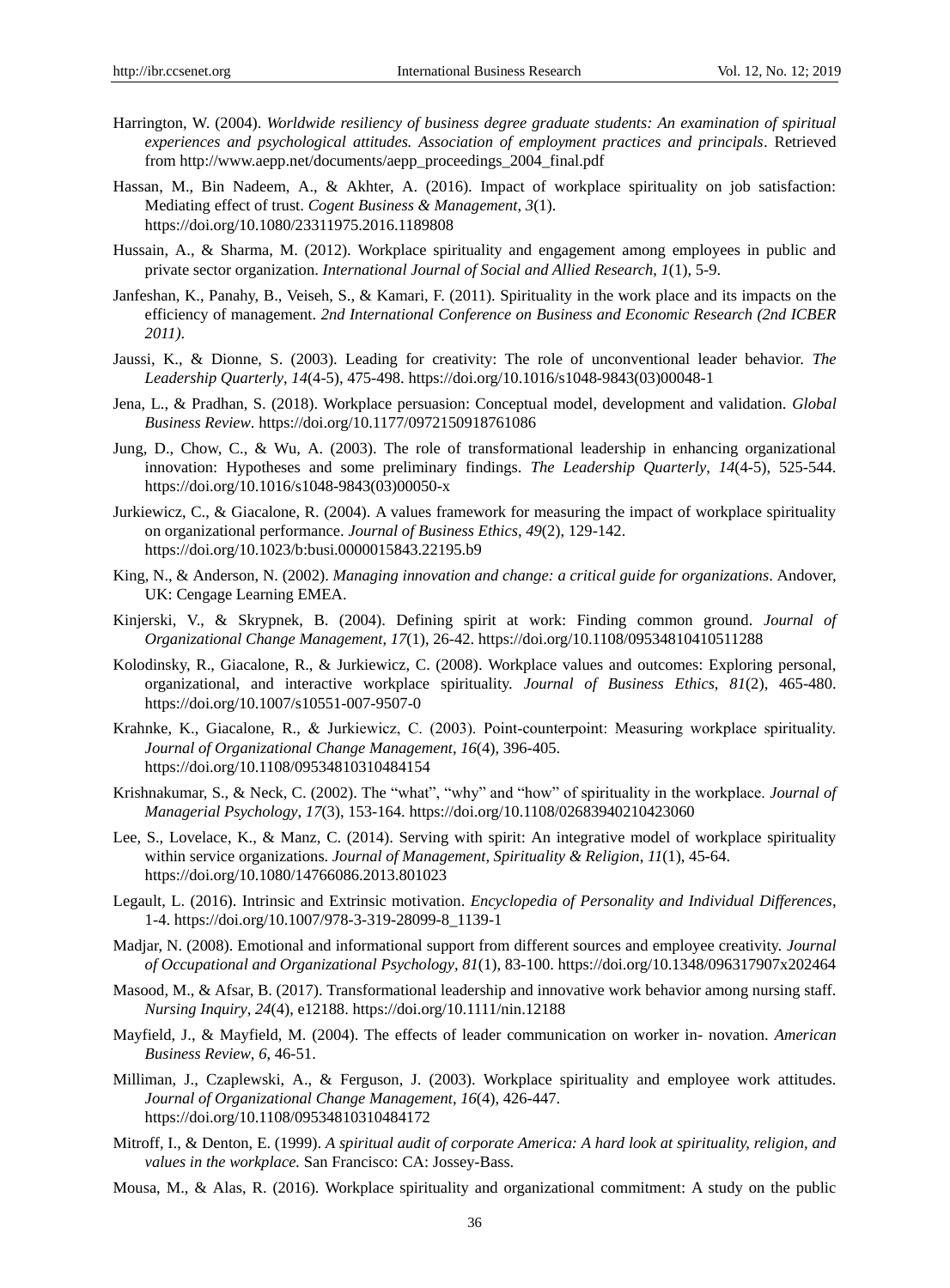schools teachers in Menoufia (Egypt). *African Journal of Business Management*, *10*(10), 247-255. <https://doi.org/> 10.5897/ajbm2016.8031

- Mydin, A., Kanesan, A., & Pitchay, A. (2018). Workplace spirituality enhance organizational commitment in the school management. *Asian Journal of Public Administration and Law, Asian Economic and Social Society*, *1*(1), 1-8.
- Neck, C., & Milliman, J. (1994). Thought Self‐leadership. *Journal of Managerial Psychology*, *9*(6), 9-16. [https://doi.org/1](https://doi.org/)0.1108/02683949410070151
- Oldham, G., & Cummings, A. (1996). Employee creativity: Personal and contextual factors at work. *Academy of Management Journal*, *39*(3), 607-634[. https://doi.org/1](https://doi.org/)0.2307/256657
- Osman‐Gani, A., Hashim, J., & Ismail, Y. (2013). Establishing linkages between religiosity and spirituality on employee performance. *Employee Relations*, *35*(4), 360-376[. https://doi.org/1](https://doi.org/)0.1108/er-04-2012-0030
- Otaye-Ebede, L., Shaffakat, S., & Foster, S. (2019). A multilevel model examining the relationships between workplace spirituality, ethical climate and outcomes: A social cognitive theory perspective. *Journal of Business Ethics*.<https://doi.org/10.1007/s10551-019-04133-8>
- Pandey, A., Gupta, R., & Arora, A. (2009). Spiritual climate of business organizations and its impact on customers' experience. *Journal of Business Ethics*, *88*(2), 313-332. [https://doi.org/1](https://doi.org/)0.1007/s10551-008-9965-z
- Pawar, B. (2009). Workplace spirituality facilitation: A comprehensive model. *Journal of Business Ethics*, *90*(3), 375-386. [https://doi.org/1](https://doi.org/)0.1007/s10551-009-0047-7
- Pawar, B. (2014). Leadership spiritual behaviors toward subordinates: an empirical examination of the effects of a leader's individual spirituality and organizational spirituality. *Journal of Business Ethics*, *122*(3), 439-452. [https://doi.org/1](https://doi.org/)0.1007/s10551-013-1772-5
- Pelz, D., & Andrews, F. (1996). *Scientists in organization: Productive climate for research and development*. New York: Wiley.
- Petchsawang, P., & Duchon, D. (2009). Measuring workplace spirituality in an Asian context. *Human Resource Development International*, *12*(4), 459-468. [https://doi.org/1](https://doi.org/)0.1080/13678860903135912
- Petchsawang, P., & McLean, G. (2017). Workplace spirituality, mindfulness meditation, and work engagement. *Journal of Management, Spirituality & Religion*, *14*(3), 216-244. <https://doi.org/10.1080/14766086.2017.1291360>
- Pierce, J., Gardner, D., Cummings, L., & Dunham, R. (1989). Organization-based self-esteem: construct definition, measurement, and validation. *Academy of Management Journal*, *32*(3), 622-648. [https://doi.org/1](https://doi.org/)0.2307/256437
- Pieterse, A., van Knippenberg, D., Schippers, M., & Stam, D. (2009). Transformational and transactional leadership and innovative work behavior: The moderating role of psychological empowerment. *Journal of Organizational Behavior*, *31*(4), 609-623. [https://doi.org/1](https://doi.org/)0.1002/job.650
- Pourmola, M., Bagheri, M., Alinezhad, P., & Peyravi Nejad, Z. (2019). Investigating the impact of organizational spirituality on human resources productivity in manufacturing organizations. *Management Science Letters*, 121-132. [https://doi.org/1](https://doi.org/)0.5267/j.msl.2018.10.011
- Pradhan, S., & Jena, L. (2019). Does meaningful work explains the relationship between transformational leadership and innovative work behavior. *Vikalpa: The Journal for Decision Makers*, *44*(1), 30-40. <https://doi.org/10.1177/0256090919832434>
- Quatro, S. (2002). *Organizational spiritual normativity as an influence on organizational culture and performance in Fortune 500 firms*. Iowa State University Digital Repository.
- Quatro, S. (2004). New age or age old: Classical management theory and traditional organized religion as underpinnings of the contemporary organizational spirituality movement. *Human Resource Development Review*, *3*(3), 228-249. [https://doi.org/1](https://doi.org/)0.1177/1534484304267830
- Rahman, M., Osman-Gani, A., Momen, M., & Islam, N. (2015). Testing knowledge sharing effectiveness: Trust, motivation, leadership style, workplace spirituality and social network embedded model. *Management & Marketing*, *10*(4), 284-303[. https://doi.org/1](https://doi.org/)0.1515/mmcks-2015-0019
- Rego, A., & Pina e Cunha, M. (2008). Workplace spirituality and organizational commitment: an empirical study.